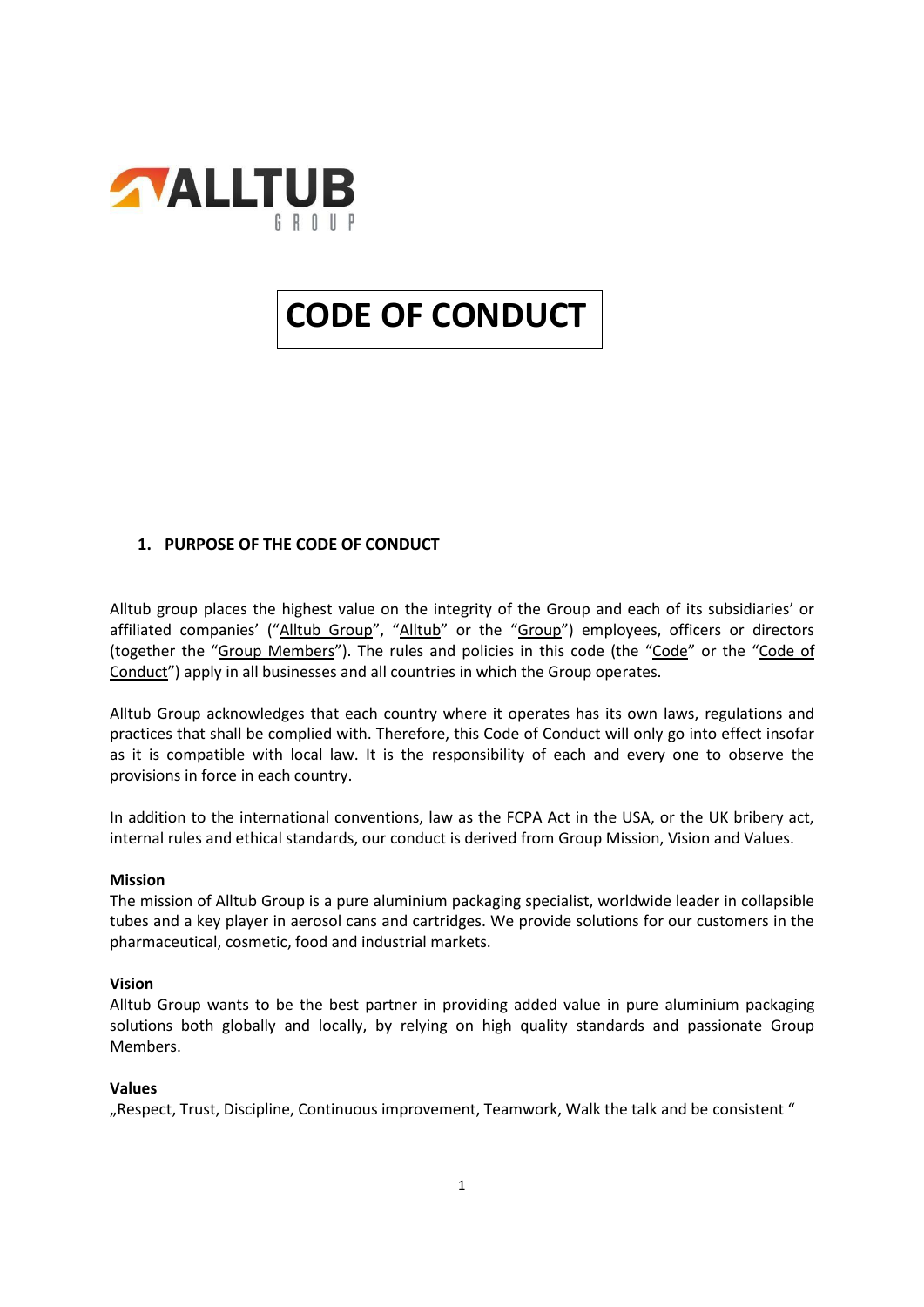Our business is built on quality products, competitive prices and quality service. Alltub is also world leader in its market and require trust of all stakeholders. Because the success is so closely related to the reputation, it's up to all Group Members concerned of Alltub to protect that reputation.

Alltub Group provides this Code of Conduct to its Group Members for their guidance in recognizing and resolving properly the ethical and legal issues they may encounter in conducting the Group's business. Our values make us act with integrity avoiding legal issues. This means acting honestly and treating each other and our customers, partners and suppliers fairly, and with dignity.

# **2. WHO IS CONCERNED AND WHAT IS IT EXPECTED**

This Code describes standards of conduct and shall apply to all Alltub Group Members, regardless of their rank or seniority. Each of them shall therefore comply with this Code of Conduct and refrain from making any agreements or undertaking any actions or arrangements that conflict with this Code of Conduct or with the applicable regulations.

All agents, consultants, contractors and suppliers are also under an obligation to comply with this Code when working with the Alltub Group.

# **3. INTEGRITY IN THE GROUP**

## **Protection of Alltub Group Assets**

As Alltub Group Members, we are all responsible for the proper use of the Group's assets and resources, including those linked to intellectual property, hardware and computer media, software, real estate assets, facilities, machines and tooling, components, raw materials and any other proprietary information and know how ("Assets"). We shall use and maintain such assets with care and respect while guarding against waste and abuse.

It is important to protect the Alltub Group's Assets from misuse or misappropriation. Alltub Group funds, services or assets for illicit or improper purposes is strictly prohibited. We do not use Group Assets for our personal benefit or the benefit of anyone other than the Group.

To this end, each Group Member shall, in particular :

- Use Assets in accordance with the rules and procedures in force within Alltub Group.
- Take all necessary measures to prevent unauthorized use of Assets by a third party (including family members).
- Use Assets responsibly and with discretion, if using them at home, use them for work purposes only.
- Protect all passwords and codes in order to prevent any unauthorized access to the Alltub Group's electronic data.
- Refrain from copying software used or developed within the Alltub Group, procedures, codes, manuals, presentations, training materials or other programs, without permission from the IT Director or an express delegation from a member of the Group'smanagement.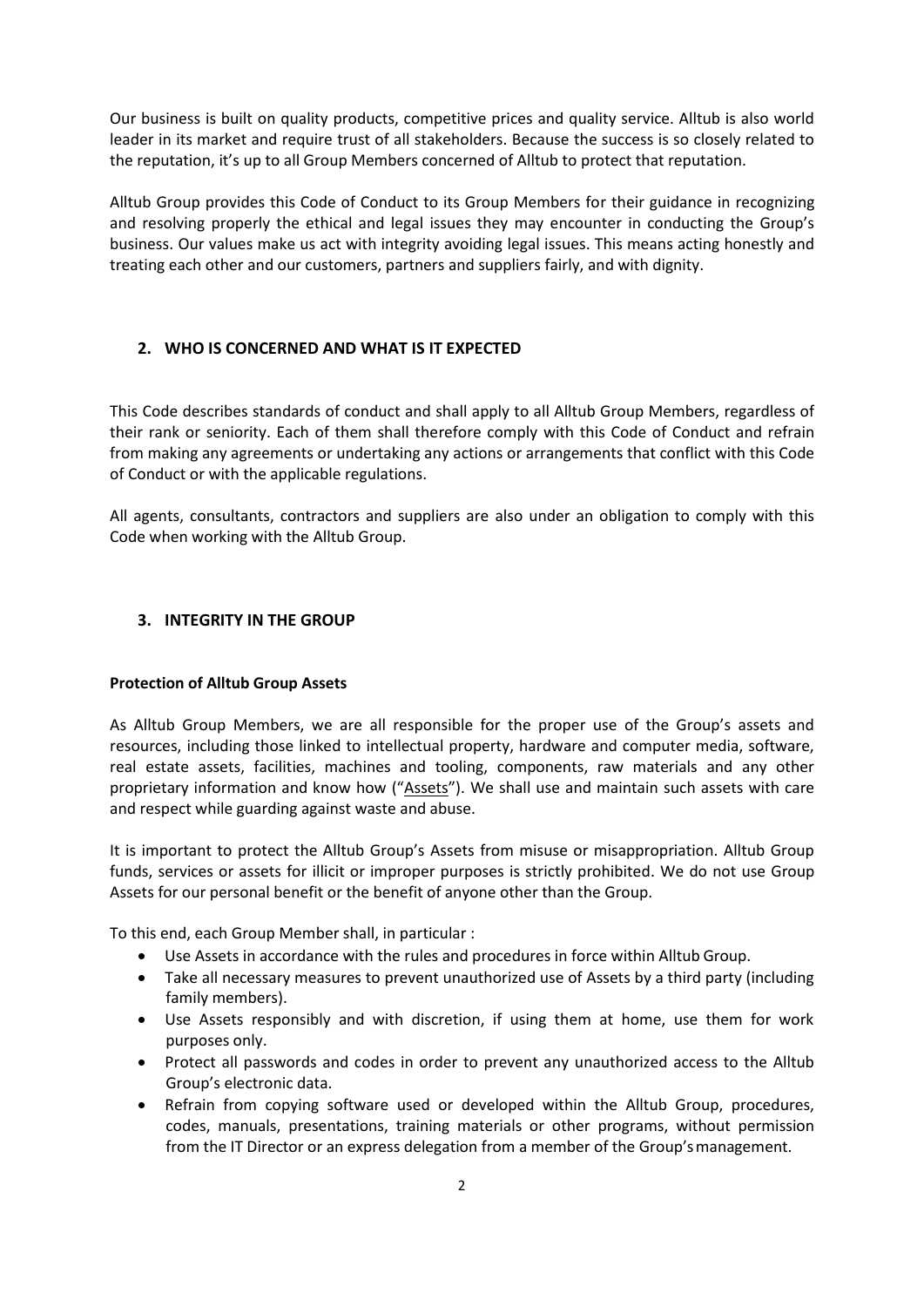#### **Privacy and use of information**

For the duration of their relationship with the Group (whether by way of an employment contract, a corporate office, a contractual relationship with agents, consultants, contractors or suppliers) and even after the Group Members leave the Group or the contractual relationship is terminated, the Group Members or contracting parties shall not use or disclose to any other person any confidential information concerning the Alltub Group, whatever the origin of such information or the method by which it was obtained. Any violation of this rule may give rise to legal action by virtue of the applicable provisions of employment law, civil law or criminal law.

Group's projects and commercial agreements, the financial data of the Alltub Group and any other sensitive data, such as those concerning the turnover of production units and cost, financial information, acquisition or divestiture plan, competitive position, customers data, intellectual property rights, or technologies, software or hardware used during the normal performance of the Group's business, shall be considered to be confidential in nature and will be protected from disclosure or misuse.

Persons whose employment contract or corporate office is coming to an end, or who are no longer linked to the Alltub Group by a contract of employment or any other contractual relationship, are under an obligation to preserve the confidentiality of all this information.

All Alltub Group suppliers and consultants who are likely to have access to confidential information (IT consultants, for example) shall sign a confidentiality agreement.

In the opposite situation, we will respect the information of others. We will observe obligations of confidentiality and non-disclosure of confidential information and trade secrets of others, including suppliers and former employers, with the same degree of diligence that Group Members are expected to use in protecting Alltub's own confidential information and trade secrets. We will respect the legitimate intellectual property rights of others and will not reproduce or use software or other technology licensed from suppliers except as permitted by the applicable license agreement or by law.

We will not accept or retain unsolicited ideas or inventions from people outside of the Group.

## **Accounting books and records**

Ensuring accurate and complete business and financial records is every Group Member's responsibility, not just a role for accounting and finance personnel. Accurate recordkeeping and reporting reflects on the Group's reputation and credibility, and ensures that the Group meets its legal and regulatory obligations.

Particularly, all accounting records, expenditures, expense reports, invoices, vouchers, gifts, business entertainment and business records are reported and recorded accurately and reliably (in the proper accounting period and in the appropriate account and department).

Any and all payments made by or on behalf of the Group are made in conjunction with appropriate and accurate supporting documentation and only for the purpose specified.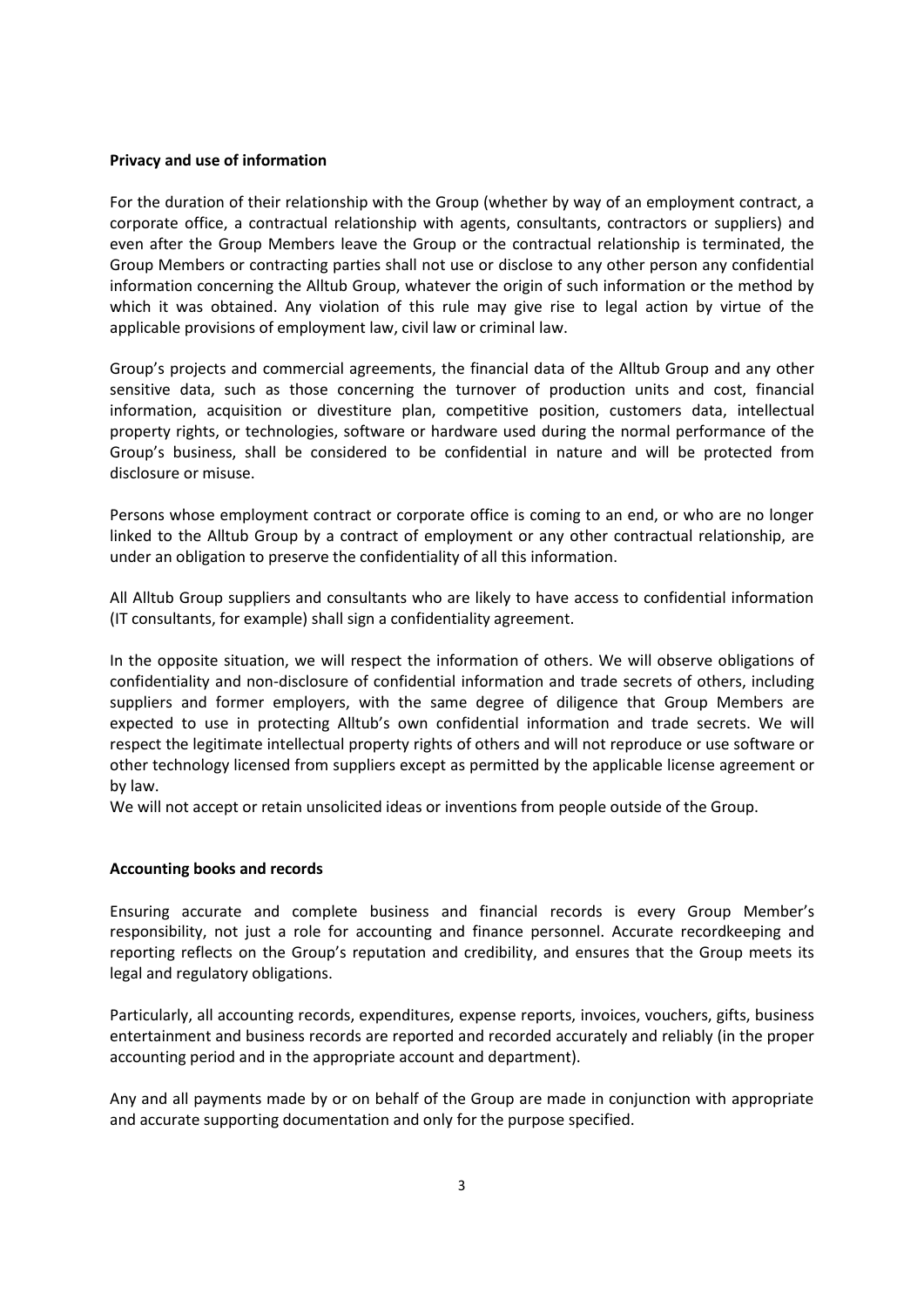All financial transactions shall be executed in accordance with management's general or specific authorization.

Additionally, we ensure that all reports to regulatory authorities are full, fair, accurate, timely and understandable.

We never falsify any document, and do not distort the true nature of any transaction.

## **4. CONFLICTS OF INTEREST**

Conflicts of interest may arise while doing the job.

A conflict of interest arises when the personal, social, financial, civic, charitable or political activities of a Group Member are in danger of compromising his/her objectivity and loyalty to Alltub Group. In such cases, Alltub expects to avoid any real or apparent conflicts of interest, i.e. situations in which a Group Member's capacity to fulfil his/her duties objectively or effectively is or could be affected. It is incumbent upon all Group Members to take their decisions purely on the basis of what is best for Alltub, irrespective of their personal interests.

There is, for example, a risk of a conflict of interest where a Group Member is thinking about selecting, on Alltub's behalf, a consultant or supplier to whom he/she is related or who belongs to a legal entity in which he/she has a financial interest. In case of doubt, the Group Member shall consult his/her line management to determine whether the planned activity creates a conflict of interest or not.

A conflict of interest may also arise when a director, officer or employee, or a member of his or her immediate family, receives improper personal benefits as a result of his or her position in the Group, such as gifts or loans from an entity or person with whom the Group does business.

We will take necessary steps to avoid improper reporting relationships and not directly or indirectly supervise or report to persons with whom we have a family or a close personal relationship.

## **5. INTEGRITY IN DEALING WITH OTHERS**

## **With Administration and Politics**

#### a) Political contributions

Alltub Group shall not make any financial contributions or provide any service or provide use of its facilities to political parties, or to holders of or candidates for public office, even if such contributions are legal in the country where they might be made.

The U.S. Foreign Corrupt Practices Act ("FCPA") prohibits Alltub Group from making a payment or giving a gift to a foreign government official, political party or candidate or public international organization ("foreign official") for purposes of obtaining or retaining business. A violation occurs when a payment is made or promised to be made to a foreign official while knowing that the payment will be used to unlawfully obtain or maintain business or direct business to anyone else.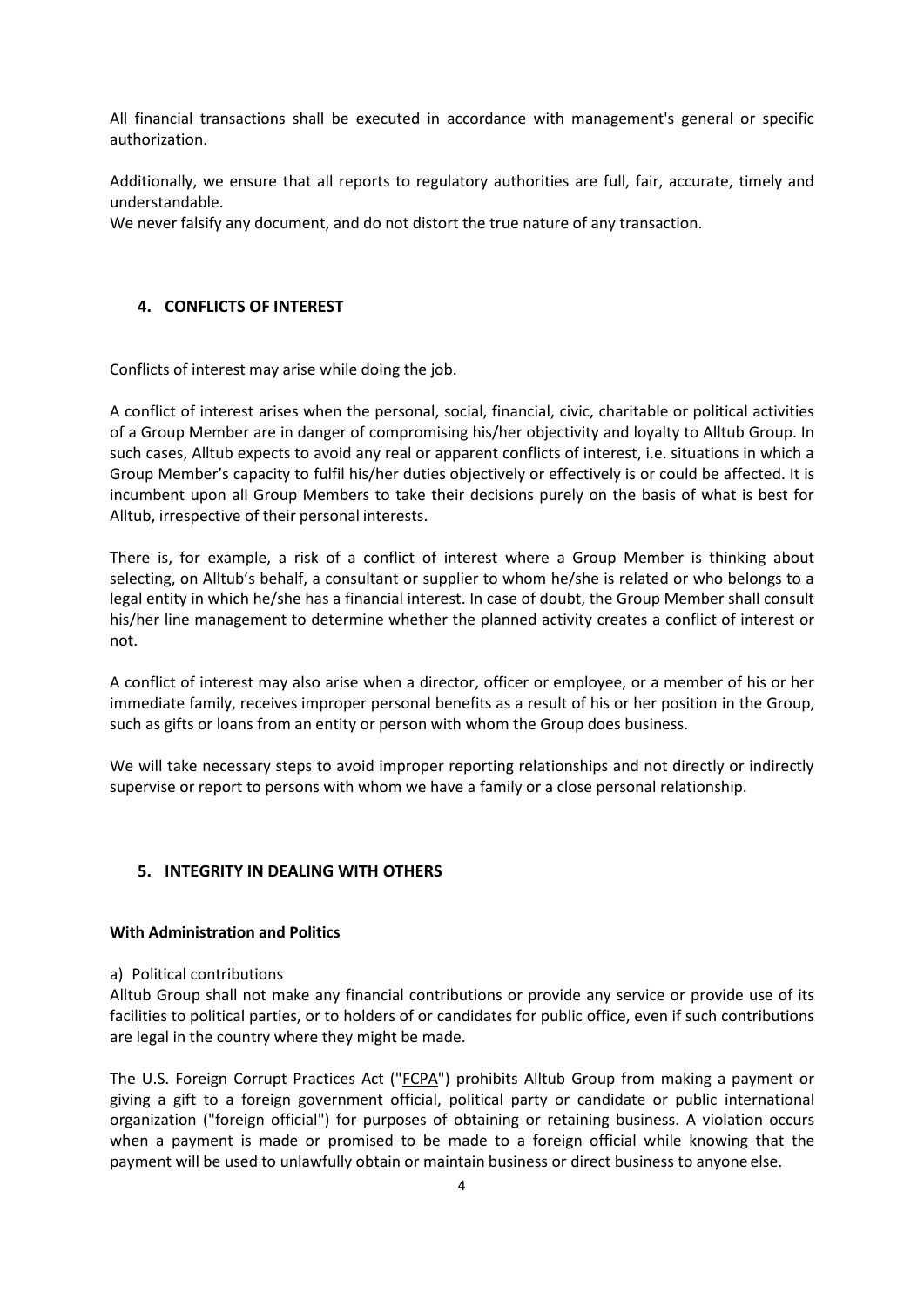These restrictions are not intended to prohibit or discourage Group Members from making personal contributions to political candidates or parties of their choice, or from participating in the political process for their own account and on their own time. Personal political contributions by Group Members, however, will not be reimbursed by Alltub Group, directly or indirectly.

#### b) Illicit payments to the administrative authorities or their employees

Alltub strictly prohibits bribes, kickbacks or any other form of improper payment, direct or indirect, to any representative of a government in order to obtain a contract, some other commercial benefit or government action. The Group also strictly prohibits any Group Member from accepting such payment from anyone.

#### **With customers and suppliers**

Our customer and supplier relationships are crucial to Alltub Group. We comply with all laws and regulations in the countries in which we operate. The Group provides quality products and services expected by our customers. Alltub lead business openly and honestly.

Alltub strictly prohibits bribes, kickbacks or any other form of improper payment, direct or indirect, to any customer or supplier in order to obtain a contract, some other commercial benefit. The Group also strictly prohibits any Group Member from accepting such payment from anyone.

## a) Gifts and hospitality from/for customers and/or service providers

It is prohibited to accept any gift or bonus from customers or suppliers that is of more than symbolic value, whatever form it may take (particularly sums of money, material goods, services, hospitality, trips, exceptional discounts). It is generally accepted that a gift or bonus ceases to be of purely symbolic value when its value is no more reasonable (such as travel and lodging expenses directly related to the promotion or explanation of products and services). In other terms, those benefits would be accepted as long as what is offered with usual local business practice. In case of doubt, Group Member shall refer to his/her managing or financial director.

In no event should a gift be accepted from a supplier or potential supplier during, or in connection with, contract negotiations. An occasional meal or entertainment in the normal course of business relations, paid for by a supplier or potential supplier, is permitted provided that a representative of the supplier is in attendance and such hospitality is not excessive or unusual in nature.

In the same way, it is also prohibited to give, directly or indirectly, any pecuniary benefit or benefit in kind to any representative of a customer or supplier in order to obtain a contract or another commercial or financial advantage. Thus, gifts or favours of more than symbolic value to current or potential customers or suppliers are strictly prohibited.

## b) Selecting suppliers of goods and services

The selection of a supplier of goods or services for Alltub Group shall be based on quality, need, performance and cost. During negotiations with suppliers, it is the responsibility of every Alltub Group Member to give priority to Alltub's interests while complying with the law, to seize the best opportunities and secure the best possible conditions, without any favouritism based on friendships or on discriminatory criteria prohibited by this Code.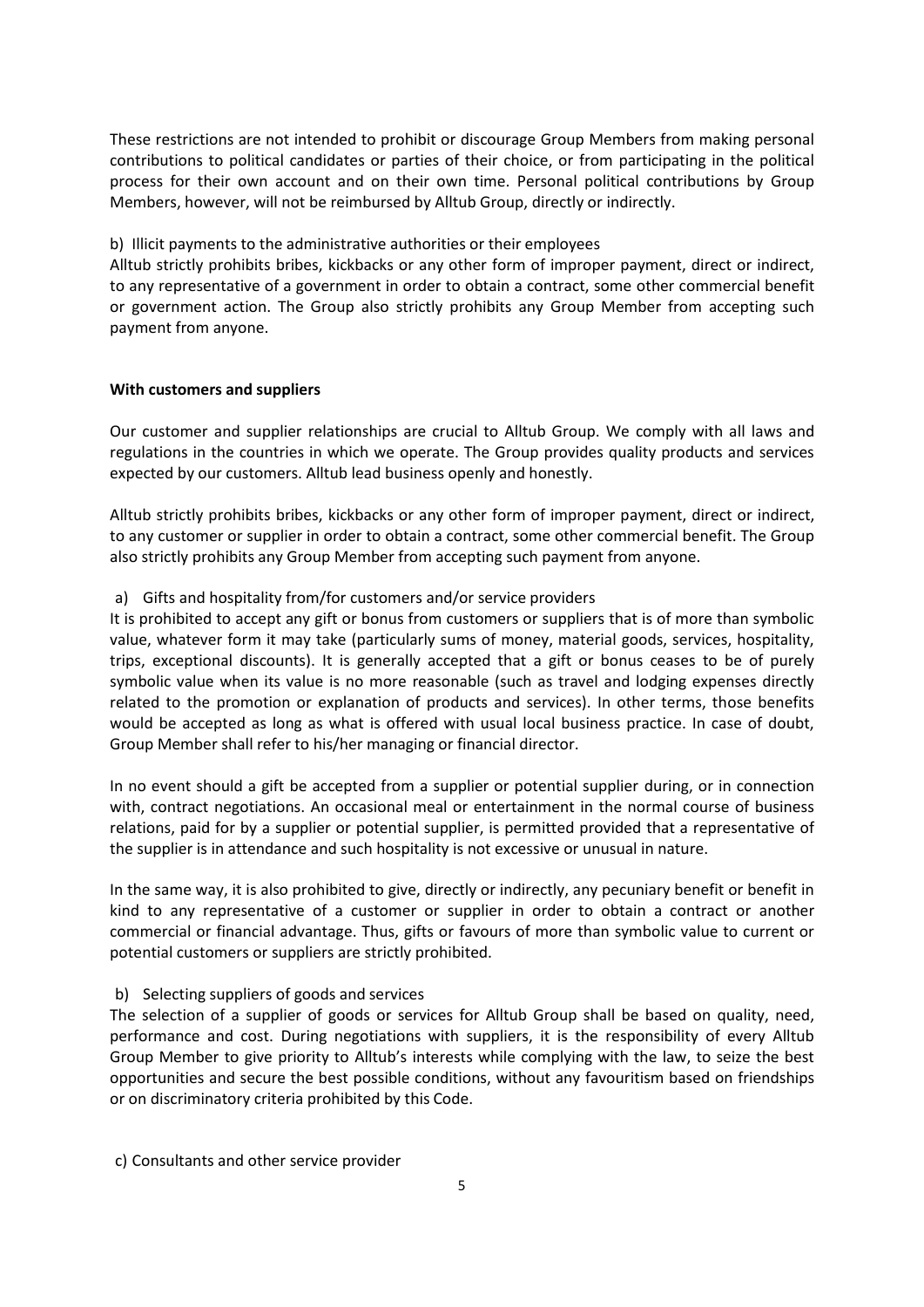Agreements between Alltub Group and its agents, representatives and consultants or any other service provider shall clearly state the actual services to be provided, the basis of the associated remuneration or price, and any other terms and conditions for the services. Any remuneration will be determined and paid in consideration for the actual services provided. Said agents, representatives and consultants cannot be authorized to act for and on behalf of Alltub Group unless they have express written authorization to do so from authorized representatives.

#### d) Investment in suppliers

Alltub Group Members shall not invest directly or indirectly in the capital of a supplier that has relations with Alltub Group or one of its subsidiaries, nor lend it money, except to acquire securities admitted to trading on a regulated market in compliance with the applicable regulation.

#### **With competitors**

Alltub Group applies a competition policy based solely on the superior quality of its products and services and the efforts and contributions of its Group Members, and on avoiding any dishonest action that may restrict trade.

The Group will comply with the domestic and international antitrust and competition laws of all countries where we do business. These laws protect the free enterprise system and encourage vigorous, but fair, competition. Among other stipulations, these laws prohibit any formal or informal understanding, agreement, plan or scheme among competitors that involves prices, territories, market share or customers to be served and activities or agreements that unfairly restrict competition. Likewise the Group's routine business should be conducted so that we compete aggressively, but within the law.

## **With our Group Members**

Alltub Group recognizes human resources are among most important assets of the Group. Alltub provides compensation and benefits that are competitive, promotes self-development by training and values diversity and different perspectives and ideas.

Freedom of expression and dialogue between management and labour are essential in the management of our activities. Alltub Group strives to develop and promote a relationship of trust at all levels of the Group.

Regular working hours and overtime may not exceed the maximum legal limits.

Alltub Group only hires people who are over the minimum age of employment as stipulated in the ILO Conventions and national law.

Alltub Group respects the right of Group Members to form or join organizations and to voice their concerns about important issues in a lawful manner. The right to negotiate collectively through staff representatives or unions may not be restricted.

Everyone should be working of his or her own free will; the Group does not accept any form of forced labour. Employees have the right to terminate the employment relationship after giving a reasonable period of notice, subject to each local law of the countries where the Group operates.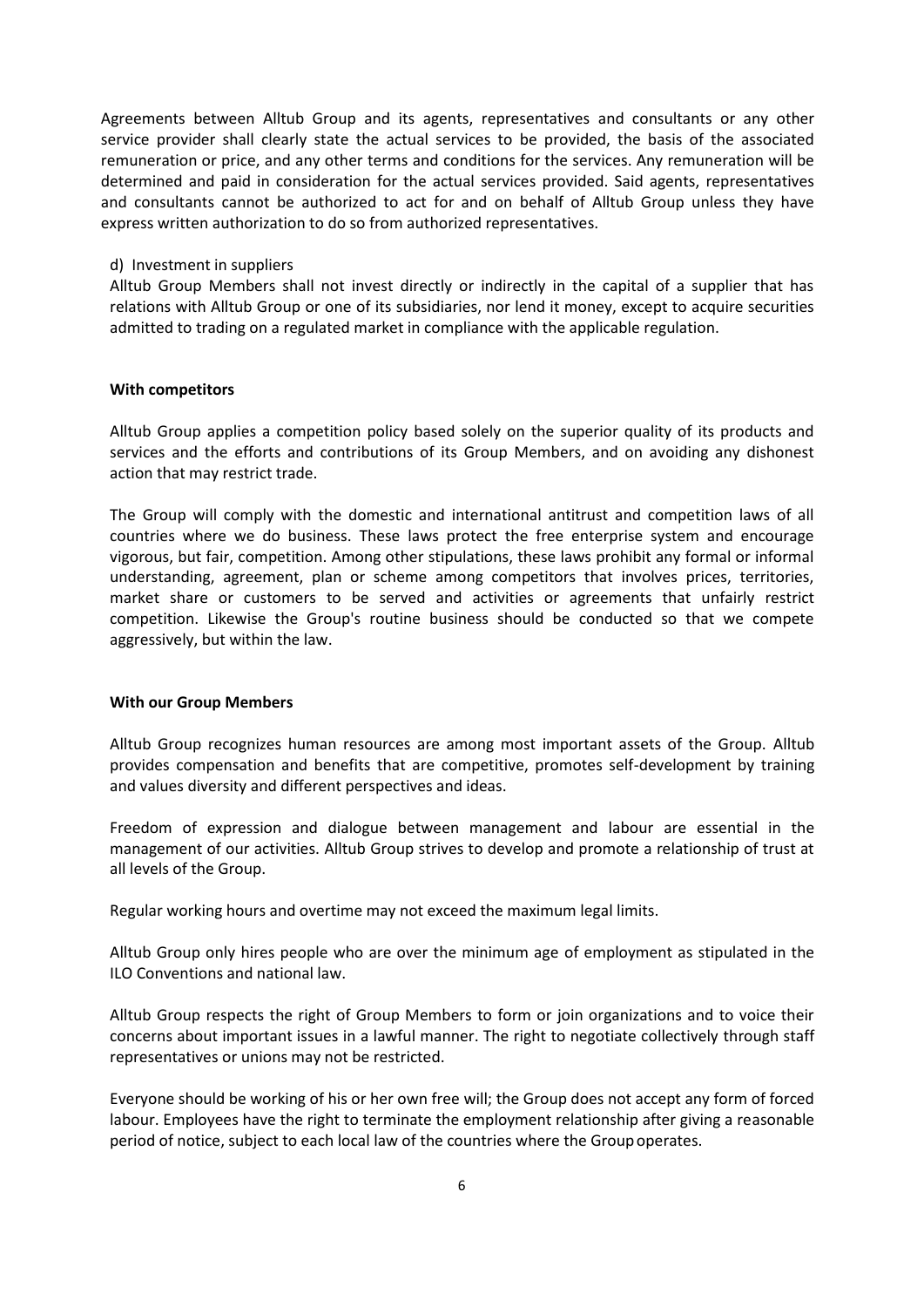## a) Discrimination

Alltub Group provides all of its Group Members with a working environment in which staff are treated with dignity, impartiality and respect. Everyone has the right to work in an environment that is free from discrimination and in which every person is given the same working opportunities.

## b) Harassment and Sexual Harassment

Alltub Group Members are entitled to work in a healthy environment free of any harassment. Any improper conduct constituting harassment or sexual harassment as defined under each local law is prohibited.

Alltub Group strives to ensure that a procedure is triggered immediately to investigate and assess the conduct forming the basis of the complaint.

If such a complaint proves to be well founded, appropriate disciplinary sanctions will be imposed on the perpetrators in compliance with the provisions of the local law. The following are likely to be found to constitute harassment : repeated inappropriate comments about a person's 'sexy' clothing or general appearance, repeated propositions to have personal relations outside of working hours (dinner, for example), repeated aggressiveness towards a Group Member, or deliberate isolation of a Group Member.

## c) Health and Safety at Work

In order to enable everybody to work in optimum safe conditions, Alltub Group strives to ensure that every workstation meets health and safety requirements. It is Alltub's policy to establish and manage its business in ways that are sensitive to the safety.

## d) Confidentiality of Group Members' personal data

Alltub Group considers it is essential that its Group Members' privacy be protected. The Group respects our privacy and maintains only personnel and medical records necessary for business, legal or contractual purposes in compliance with the provisions of each local law.

- Every Group Members has the right to see his or her own personnel record ;
- The Group will comply with all applicable local laws regulating the disclosure of personal information about Group Members.

# **6. SUPPORT FOR SUSTAINABLE DEVELOPMENT**

Alltub Group has set itself the rule of respecting the environment and promoting continuous improvement in environmental protection.

Alltub Group is committed to sustainably upholding the goal of environmental protection for current and future generations. Laws passed for the protection of the environment are to be obeyed.

We aim for excellence in environmental protection, reduction of raw material and energy consumption, optimization of natural resources and reduction of waste during the design, manufacture, distribution, use and recycling of our products. For this reason, it is prohibited to manufacture or sell products which pose an unacceptable risk to the health of persons and the environment.

Any accident that is likely to have an impact on the environment shall immediately be reported internally, even if it seems harmless (e.g. spillage of a barrel of solvent, even if it seems that all of the solvent has been cleaned up). Any sign that is likely to be the result of environmental damage shall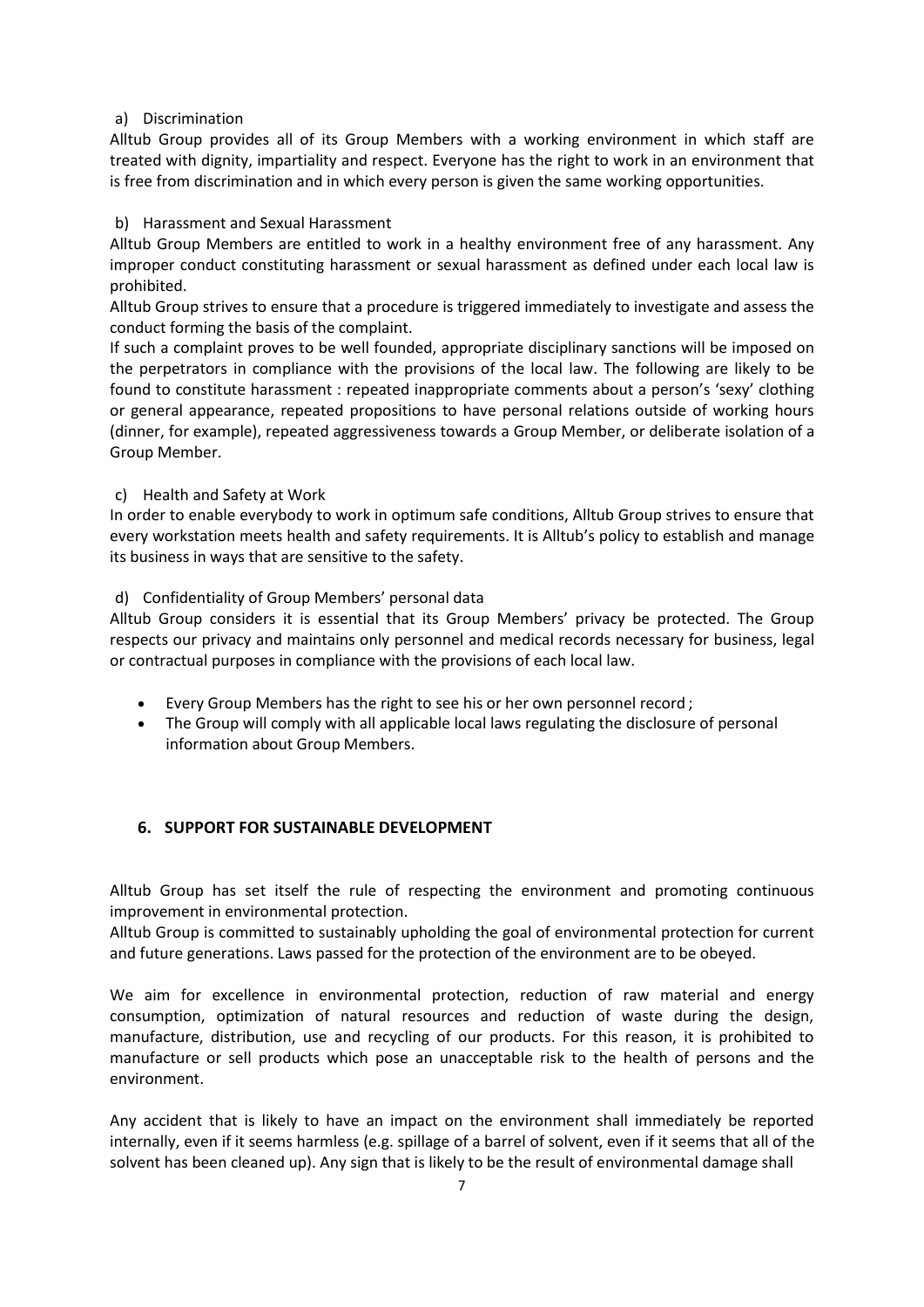also be reported by the Group Member to his/her line management (e.g. recurring soreness in the eyes).

## **7. COMPLIANCE WITH THIS CODE**

#### **Principle**

We ask every Alltub Group Members concerned to read, understand and respect this Code of Conduct and, if necessary, to have no hesitation in reminding others of its rules and principles at their workplace.

Alltub management in each of every Group entity or affiliate shall ensure that this Code is distributed to and complied with by all Alltub Group Members. So, he is responsible for being familiar with its contents. Alltub management in each of every Group entity or affiliate is at the Group Member's disposal to answer any questions the latter may have about its content.

#### **Exceptions**

Any exception to the principles set out in this Code of Conduct and the rules resulting from it shall be authorized in writing in advance by the President of Alltub Group, unless this Code expressly provides otherwise.

#### **Interpretation**

Any Alltub Group Member who is unsure about whether his/her actions comply with this Code, or about how to interpret the provisions of the Code, is strongly encouraged to discuss the matter with his/her line manager or the financial Director/Human Resources Director in order to obtain more detailed information about the conditions and field of application of the Code of Conduct.

#### **Sanctions**

Group Member should be aware that any violation of the Code of Conduct, as any violation of applicable laws, may harm Alltub Group's reputation and damage its standing within the business community.

Therefore, violation of applicable laws or regulations may subject Alltub Group and any involved Group Member to severe consequences, including injunctions, monetary damages (which could far exceed the value of any gain realized as a result of the violation), fines, and criminal penalties.

In addition, any violation of this Code may result in potential disciplinary sanctions.

## **8. ENTRY INTO FORCE**

This Code shall be appended to Alltub's internal rules of procedure. To this end, the appropriate process has been undertaken with the Group's staff representatives.

This Code of Conduct is not an employment contract. Compliance with its terms, however, is important for employment and, as the case may be, directorship with Alltub Group and its